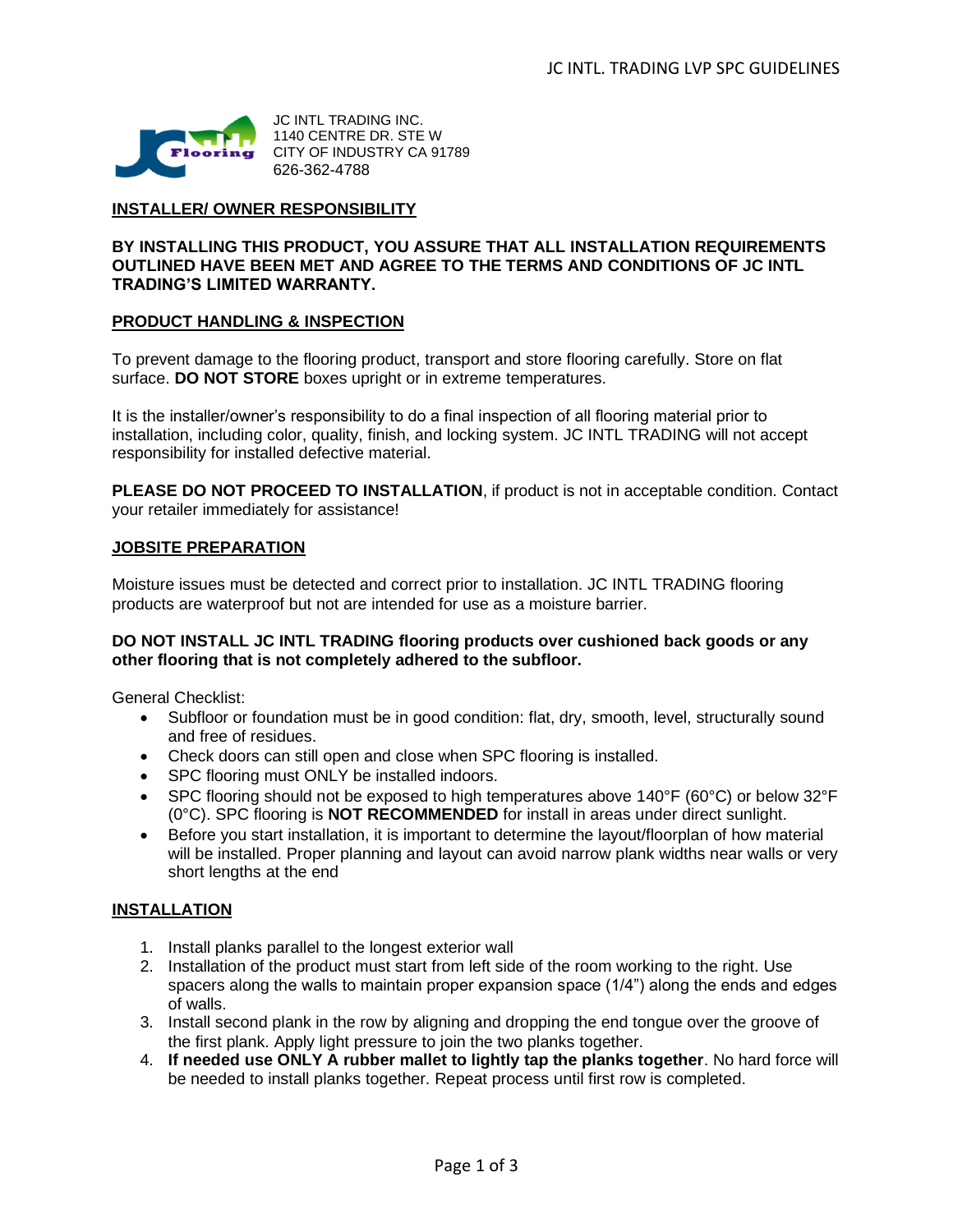- 5. Install first plank of second row with long side of tongue into the groove of the plank in the first row. Best done with a low angle of the plank. Maintain light pressure into the side seem as you rotate the plank to the subfloor. Repeat the process with additional planks to complete each row.
- 6. It is critical to keep the first two rows straight and square as it is used as guide for the rest of installation.
- 7. Continue installing planks and make sure to achieve a random appearance for the best look.
- 8. To finish the installation, install transitional pieces making sure not to pin the floor underneath. If a cover is necessary, make sure only rosin paper to protect flooring, DO NOT USE PLASTIC FILM. Heavy furniture should be moved and handled with care over flooring.

*Installer must use reasonable selectivity and hold out or cut off pieces with defects that fall within manufacturer tolerance levels. JC INTL TRADING will not honor claims due to a lack of on-site flooring inspection and acceptance by installer/owner.*

# **FLOOR CARE & MAINTENANCE**

- Damp mop as needed with clean water and diluted floor cleaner.
- Sweep or vacuum regularly to remove loose dirt. **DO NOT** use electric brooms with hard plastic bottoms without padding.
- **DO NOT** use steam cleaner on JC INTL TRADING flooring products
- Clean Pet and Spills immediately or in a timely manner
- **DO NOT** use harsh abrasive cleaners or chemicals. USE ONLY LVP cleanser products. They may dull or damage the finish of your floors.
- Maintain consistent room temperatures between 65°- 85° F with humidity levels of 35%-55% at all times. Protect floor against direct sunlight or any intense source of artificial lighting. Some discoloration may result over time
- Ensure that all furniture with casters or wheels are non-staining and suitable for resilient floors. **DO NOT** use ball casters as they can damage the floors. Protective mats and chair pads are required under office chairs or furnishings with rolling casters.
- **DO NOT** push, pull, or drag furniture. Always lift and carry. Use felt pads or floor protectors to avoid scratching the floor.

## **WARRANTY COVERAGE**

JC INTL TRADING flooring products warranty includes free from manufacturing defects, under normal use and maintenance. Structural integrity of the flooring will be kept from the date of purchase for a period of:

- 25 Year Limited Residential
- 5-10 Year Limited Commercial

*Please refer to Product Specification for exact warranty coverage.*

If a defect is covered by this Limited Warranty is found within the warranty period and reported in writing. For all claims, original purchaser and proof of purchase is required. Guarantee is for replacement or refund of JC Intl Trading flooring material only. Labor will not be covered under any circumstances. All claims will be submitted to claim department and processed in a timely manner from which claim as submitted. JC INTL TRADING INC reserves the right to inspect any flooring, request samples, secure photographs or any other information as may be required to ascertain the nature of any claim under this Limited Warranty.

**EXCLUSIONS**: The following are not covered by this Limited Warranty